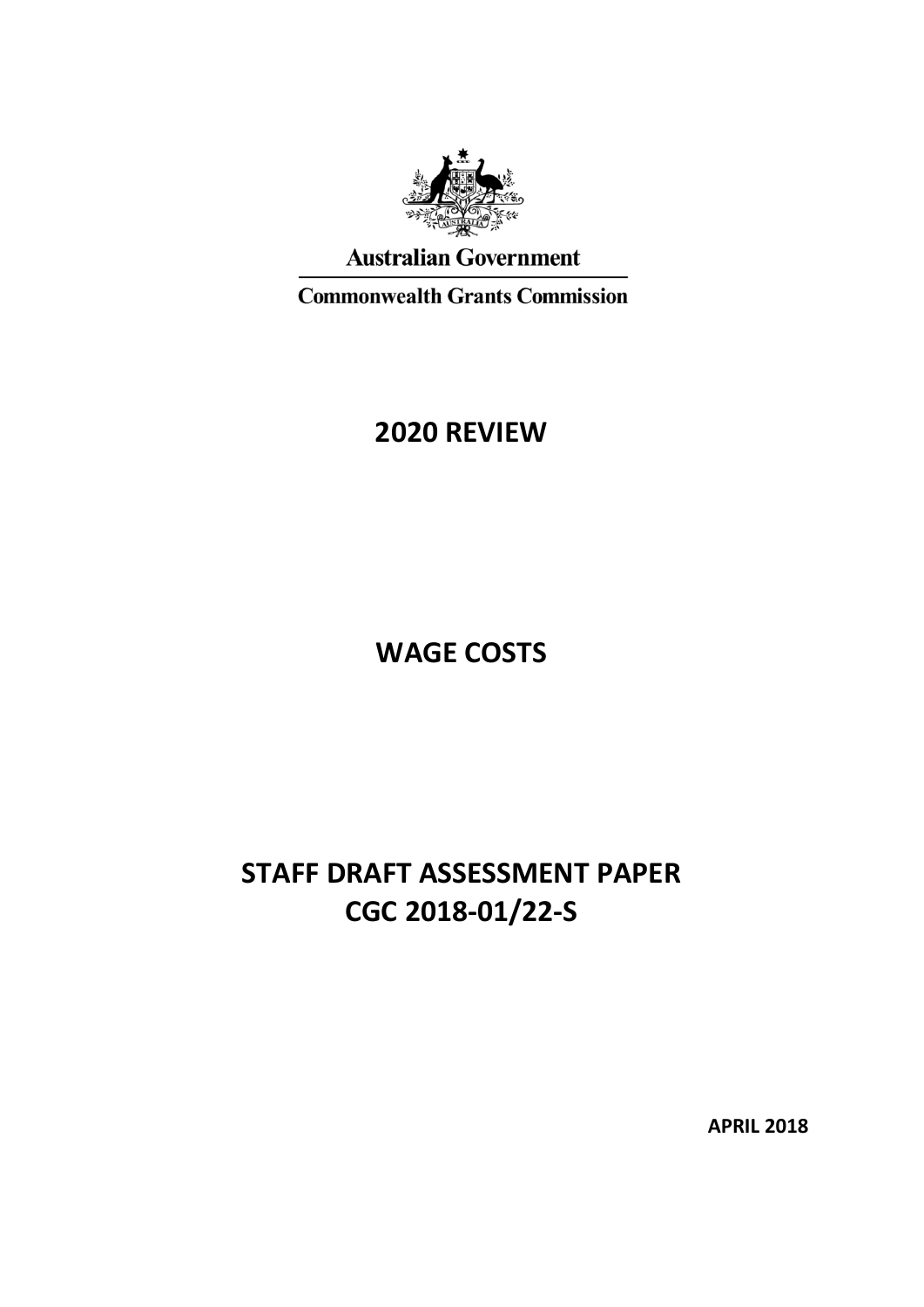| Paper issued               | 20 April 2018                                                                                                                                                                                                                                            |
|----------------------------|----------------------------------------------------------------------------------------------------------------------------------------------------------------------------------------------------------------------------------------------------------|
| Commission contact officer | Morgan Moa, 6229 8826, morgan.moa@cgc.gov.au                                                                                                                                                                                                             |
| Submissions sought by      | 31 August 2018.                                                                                                                                                                                                                                          |
|                            | Submissions should be emailed in Word format to                                                                                                                                                                                                          |
|                            | secretary@cgc.gov.au.                                                                                                                                                                                                                                    |
|                            | Submissions of more than 10 pages in length should include a<br>summary section.                                                                                                                                                                         |
| Confidential material      | It is the Commission's normal practice to make State<br>submissions available on its website under the CC BY licence,<br>allowing free use of content by third parties.                                                                                  |
|                            | Further information on the CC BY licence can be found on the<br>Creative Commons website (http://creativecommons.org).                                                                                                                                   |
|                            | Confidential material contained in submissions must be<br>clearly identified or included in separate attachment/s, and<br>details provided in the covering email. Identified confidential<br>material will not be published on the Commission's website. |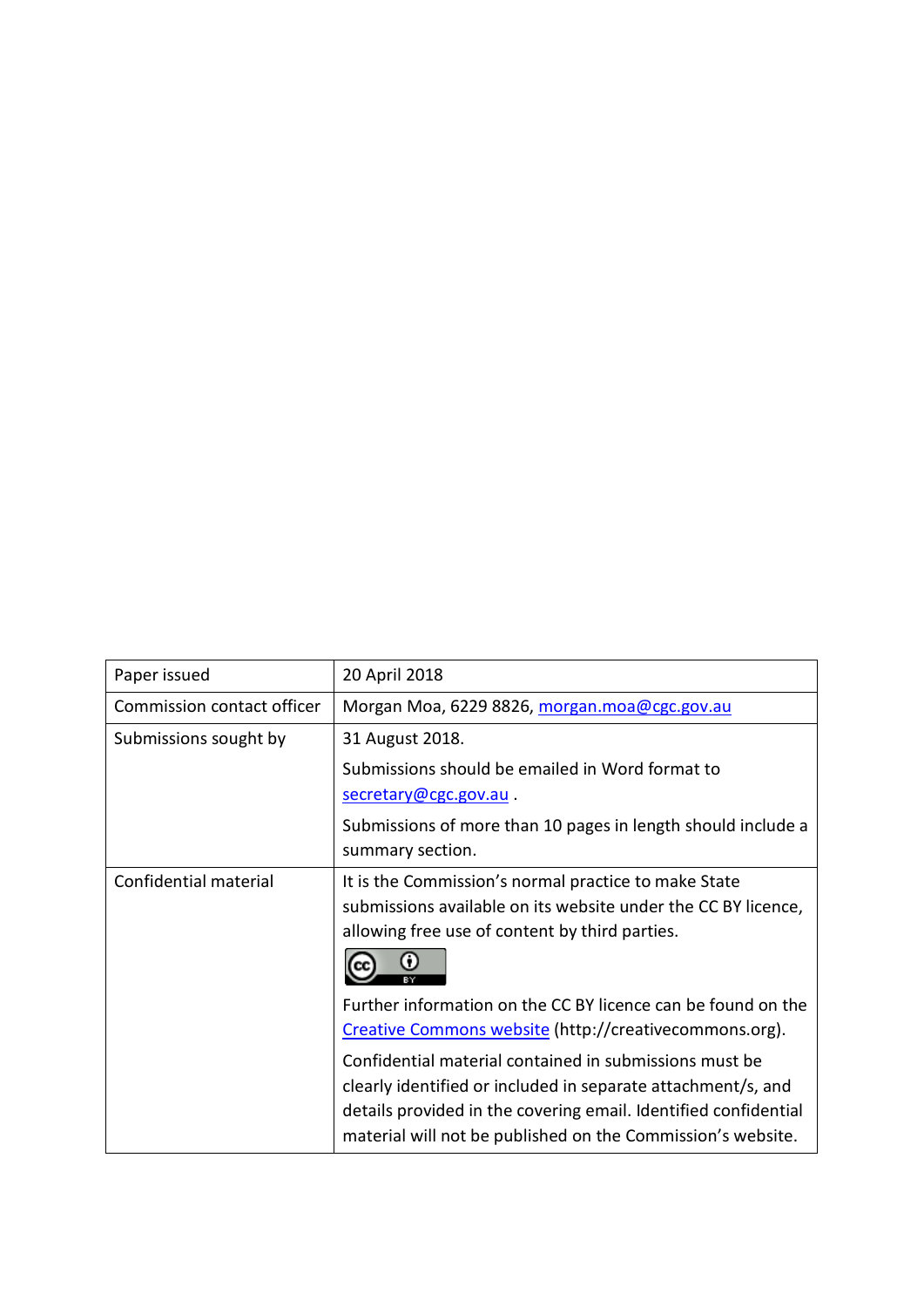# **CONTENTS**

| <b>2015 REVIEW APPROACH</b>       |   |
|-----------------------------------|---|
| <b>GST</b> redistribution         | 4 |
| <b>ISSUES AND ANALYSIS</b>        | 4 |
| Recommendations                   | 4 |
| Other issues considered           | 4 |
| <b>CONCLUSION AND WAY FORWARD</b> | 5 |
| Proposed assessment structure     | 5 |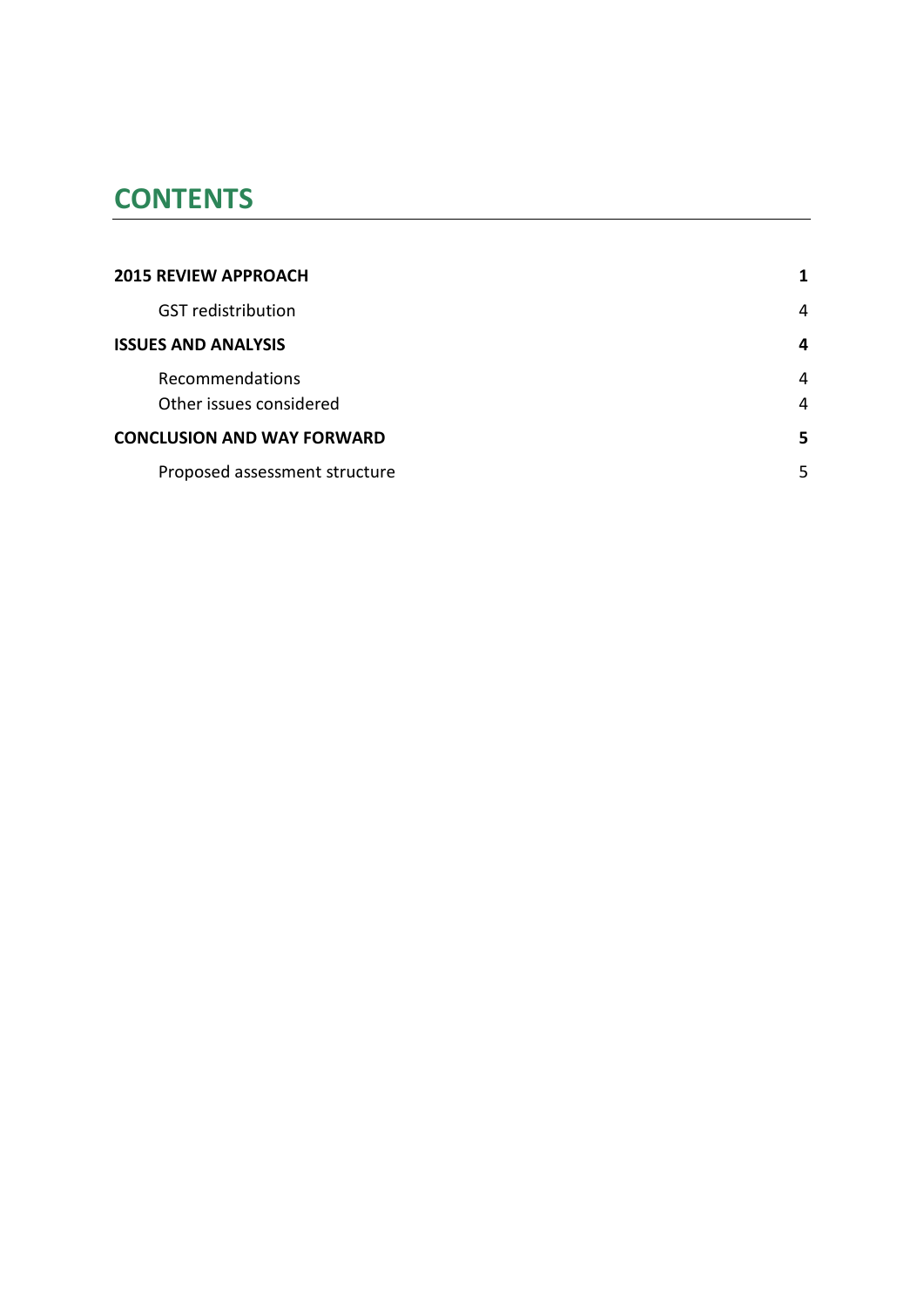# **WAGE COSTS**

 $\overline{a}$ 

1 The paper provides the Commission staff proposals for the assessment of wage costs for the 2020 Review.

## <span id="page-3-0"></span>**2015 REVIEW APPROACH**

- 2 State governments employ about one in ten Australian workers. Wages and salaries represent the largest component of State expenditure and account for a significant share of expenditure in nearly every expense category. The wage costs assessment addresses a global disability, rather than the expenses associated with an individual category of service delivery (such as schools or health spending).
- 3 The Commission models the wages of the average private sector worker in each State, controlling for differences in the characteristics of that worker that are known to affect wage levels, such as work experience and qualifications. The model also adjusts for States' composition of industry and occupations.
- 4 An additional variable for State of residence allows us to estimate the influence that State of residence has on the wages of comparable individuals. The wages paid to comparable private sector workers are used as a proxy for the pressures on public sector wages in each State. Our estimate of this wage costs disability in 2016-17 ranges from 8.4% below to 7.2% above the national average wage level.
- 5 Due to the timing of the release of a new data set, the ABS Characteristics of Employees survey (CoES), the Commission deferred the 2015 Review of the wage costs assessment. The Commission undertook a comprehensive review of the wage costs assessment in the 2016 Update. It decided the best HFE outcome would be produced by retaining the indexed ABS Survey of Employment and Training (SET) results for 2012-13 and 2013-14 (these results were also used in the 2015 Review) and using 2014 results from the new CoES, without qualifications variables, for 20[1](#page-3-1)4-15 and CoES, with qualifications variables, for future years.<sup>1</sup>
- 6 [Table 1](#page-4-0) shows the modelled outcomes for each State between 2014-15 and 2016-17.

<span id="page-3-1"></span> $1$  SET was discontinued after 2009. CoES contains many of the same variables that SET contained.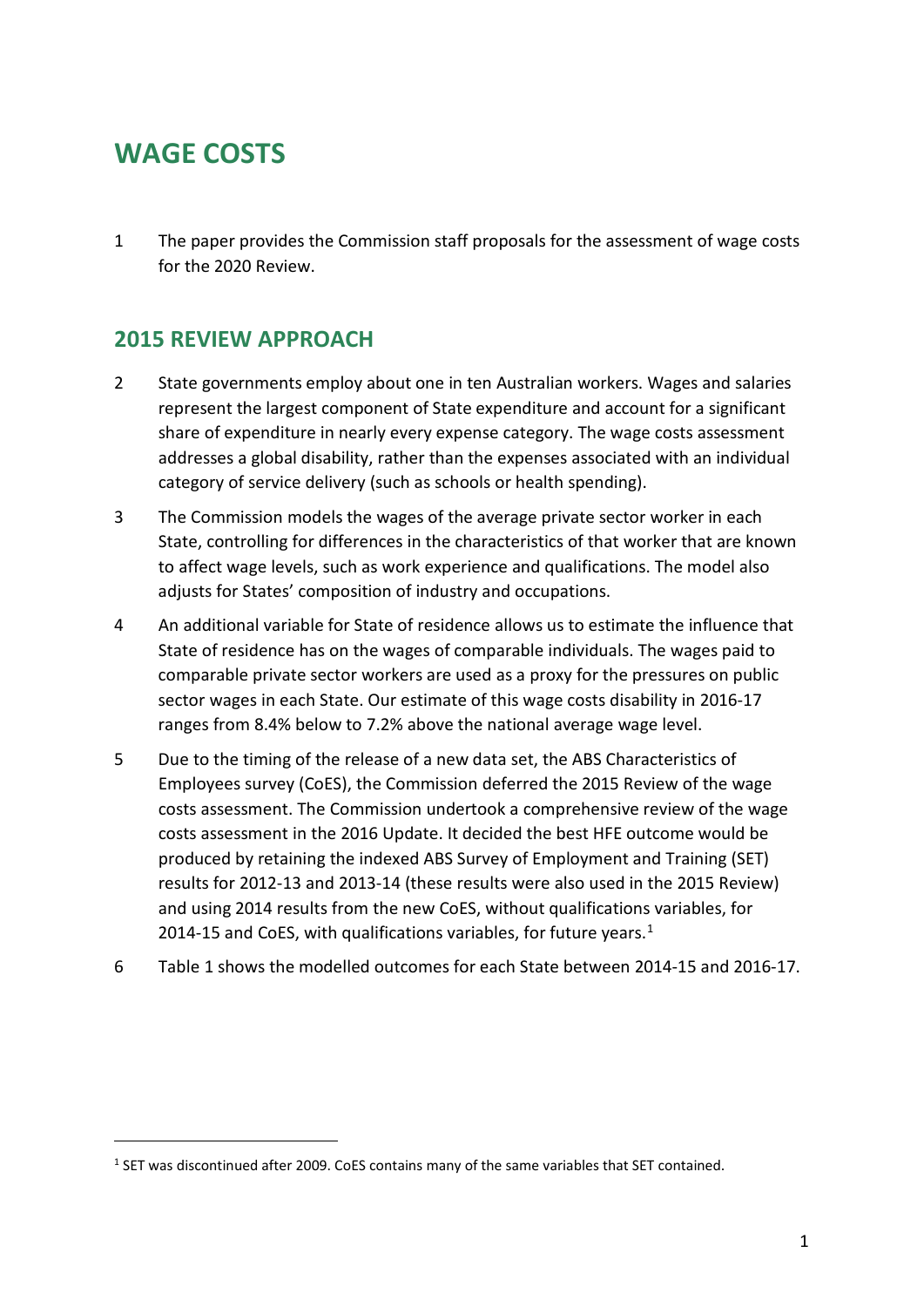|         | <b>NSW</b>    | Vic.   | Qld    | <b>WA</b> | SA     | Tas  | ACT | NT  |
|---------|---------------|--------|--------|-----------|--------|------|-----|-----|
|         | %             | %      | %      | %         | %      | %    | %   | %   |
| 2014-15 | 0.9           | $-1.5$ | $-1.7$ | 7.7       | -4.8   | -8.9 | 3.3 | 9.2 |
| 2015-16 | $0.2^{\circ}$ | -1.6   | $-0.2$ | 5.5       | $-2.5$ | -7.0 | 5.6 | 6.0 |
| 2016-17 | 0.2           | $-1.0$ | $-1.1$ | 5.1       | $-2.1$ | -8.4 | 7.2 | 6.6 |

#### <span id="page-4-0"></span>**Table 1 Relative private sector wages, 2018 Update**

Source: Commission staff calculation.

 $\overline{a}$ 

7 The modelled outcomes are then discounted by 1[2](#page-4-2).5%.<sup>2</sup> [Figure 1](#page-4-1) shows the discounted modelled outcomes produced in the 2018 Update. New South Wales, Western Australia, the Australian Capital Territory and the Northern Territory were assessed to have above average wage costs in all years. The other States were assessed to have below average wage costs.



<span id="page-4-1"></span>**Figure 1 Discounted modelled outcomes, 2018 Update**

Source: Indexed SET results for 2013-14. CoES results for 2014-15, 2015-16 and 2016-17.

8 The discounted modelled outcomes are applied to the proportion of expenses in each category attributable to labour costs. In its review of the assessment in the 2016 Update, the Commission decided to calculate those proportions using GFS data for

<span id="page-4-2"></span><sup>&</sup>lt;sup>2</sup> The Commission applies a low discount to the modelled outcomes because of some uncertainty about how accurately the data capture wage costs, how accurately the model controls for productivity differences and how well private sector wages proxy public sector wage pressures.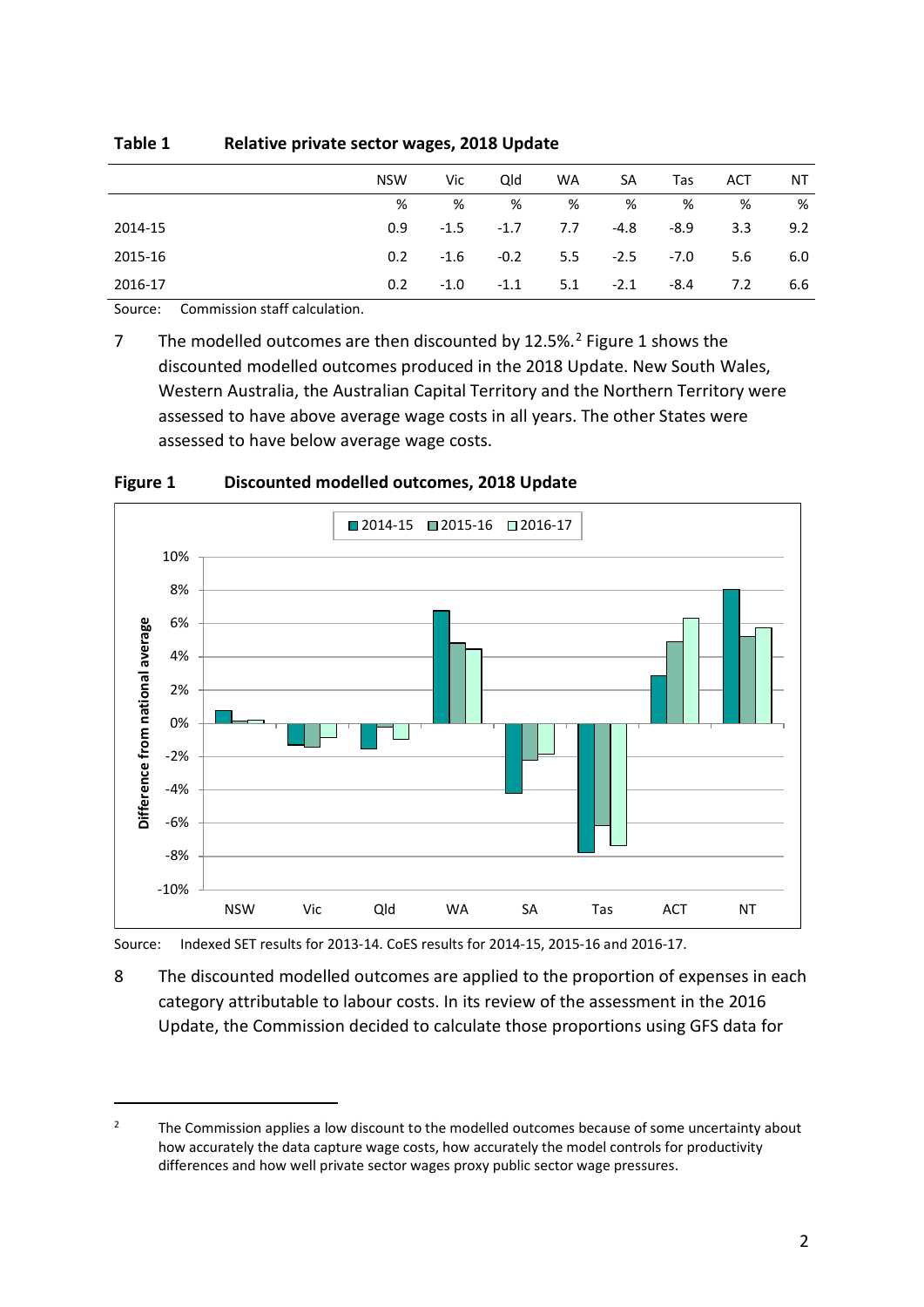2011-12 to 2013-14. It decided to keep the proportions fixed in subsequent updates, since they were relatively stable over time.

- 9 [Table](#page-5-0) 2 shows the wage costs proportions for each category. The Commission decided to set the wage proportions in the Housing, Roads and Transport categories to the average of the other categories, because it considered a significant amount of wage expenses in these categories were classified as other types of expenses, such as payments to contractors.
- 10 The Commission decided to set the wage proportion of administrative scale expenses at 80%.

| Category                               | Wage expenses | Non-wage<br>expenses | Proportion | Assessed<br>proportion |  |
|----------------------------------------|---------------|----------------------|------------|------------------------|--|
|                                        | \$m           | \$m                  | %          | %                      |  |
| School education                       | 25 687        | 8324                 | 76         | 76                     |  |
| Post-secondary education               | 3479          | 1435                 | 71         | 71                     |  |
| Health                                 | 38786         | 20841                | 65         | 65                     |  |
| Housing(a)                             | 519           | 2045                 | 20         | 59                     |  |
| Welfare                                | 4543          | 7 2 8 6              | 38         | 38                     |  |
| Services to communities                | 1588          | 3 3 0 3              | 32         | 32                     |  |
| Justice                                | 12767         | 4785                 | 73         | 73                     |  |
| Roads(a)                               | 1530          | 5 2 2 1              | 23         | 59                     |  |
| Transport(a)                           | 749           | 5 2 1 5              | 13         | 59                     |  |
| Services to industry                   | 2486          | 2612                 | 49         | 49                     |  |
| Other expenses                         | 7595          | 18 2 63              | 29         | 29                     |  |
| Total exc housing, roads and transport | 96 932        | 66849                | 59         | 59                     |  |

#### <span id="page-5-0"></span>**Table 2 Wage costs by category, 2013-14 to 2015-16 averages**

(a) Proportions for Housing, Roads and Transport have been set to the average of all other categories. Source: GFS expenses from the ABS.

11 In addition, the Investment assessment uses a capital cost price index derived from a combination of the recurrent factors produced by this assessment, the recurrent Regional costs assessment and the Rawlinson's construction costs index.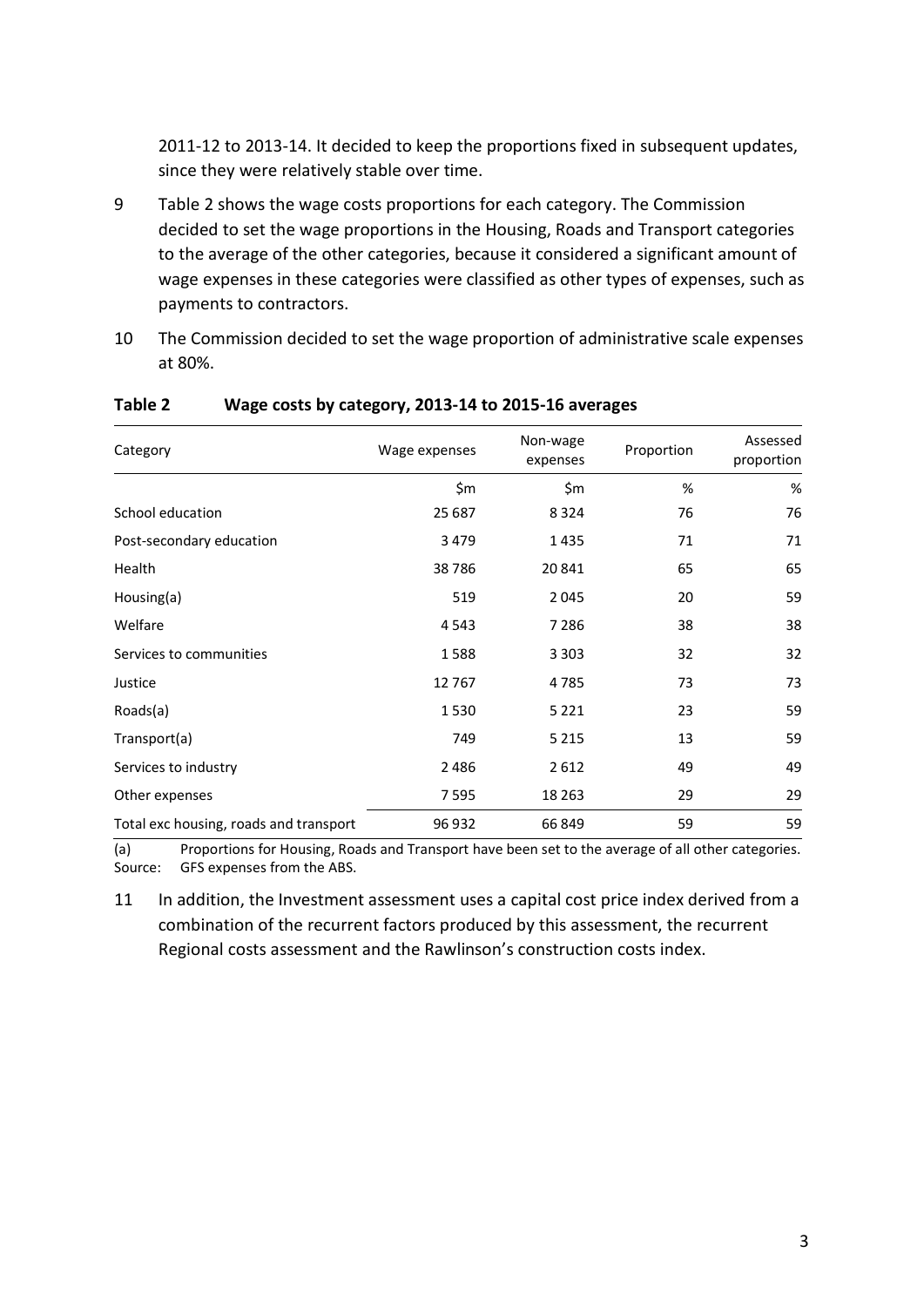## <span id="page-6-0"></span>**GST redistribution**

12 [Table 3](#page-6-4) shows the effect on the GST distribution of the wage costs assessment. New South Wales, Western Australia, the ACT and the Northern Territory are assessed as having higher than average wage costs. These are the States that have the highest private sector wages after adjusting for various human capital attributes, as shown by their above average modelled outcomes in [Figure 1.](#page-4-1)

|                    | <b>NSW</b> | Vic    | Qld    | WA  | SА     | Tas    | ACT | ΝT  | Redist |
|--------------------|------------|--------|--------|-----|--------|--------|-----|-----|--------|
| Dollars million    | 157        | $-390$ | $-228$ | 712 | $-242$ | -188   | 100 | 79  | 1048   |
| Dollars per capita | 20         | -60    | $-45$  | 272 | -139   | $-358$ | 239 | 322 | 42     |
| _ _ _ _ . _ _      |            |        |        |     |        |        |     |     |        |

#### <span id="page-6-4"></span>**Table 3 GST redistribution, wage costs assessment, 2018 Update**

<span id="page-6-1"></span>Source: 2018 Update.

## **ISSUES AND ANALYSIS**

13 There are no major issues in the wage costs assessment for the 2020 Review. The assessment is supported by a sound conceptual case and evidence that public and private sectors are responsive to the same underlying influences in labour markets. The econometric model uses reliable data and has been found to be fit for purpose by several consultants previously engaged by the Commission.

### <span id="page-6-2"></span>**Recommendations**

Staff propose to recommend that the Commission:

- retain its approach to estimating differences in wage costs using the 2016 Update econometric model, updated with new CoES data each year
- update the wage proportions of service delivery expenses based on GFS expense data in the review, but not update these proportions in subsequent updates.

## <span id="page-6-3"></span>**Other issues considered**

- 14 *National markets.* During the review of the assessment undertaken in the 2016 Update, some States argued that they have to respond to national labour market pressures and that they explicitly compare their wage levels with those in other States. To the extent that this was average policy and results in more uniform interstate wage levels, it could mean that the fiscal capacities of States do not diverge for wage related reasons.
- 15 The Commission did not consider that the available data were consistent with uniform interstate wage levels, nor did it accept the view held by some States that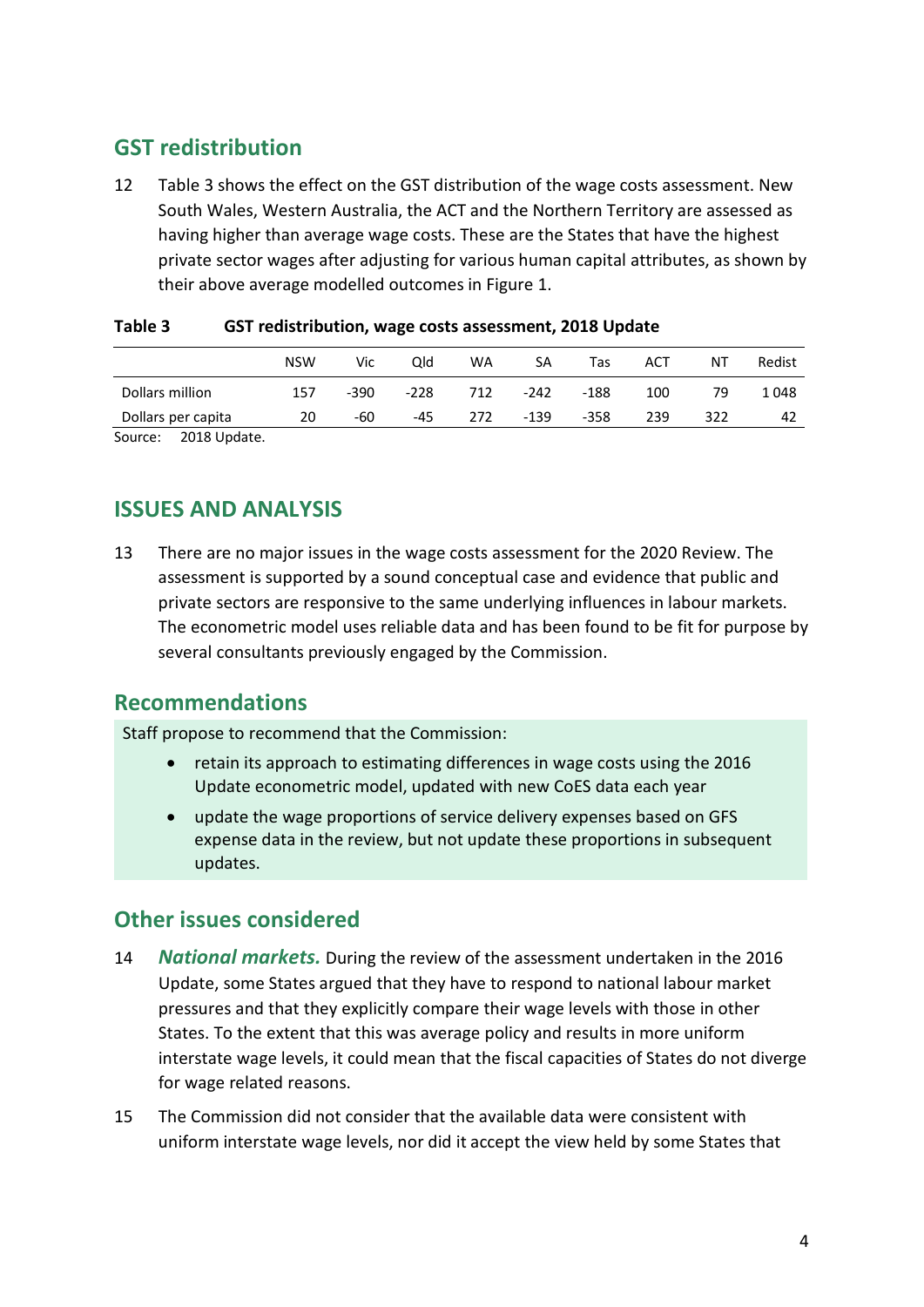there exists a significant suite of public sector roles where wages are set at a purely national level.

- 16 It engaged an external consultant to review the conceptual basis of the assessment and econometric model.<sup>[3](#page-7-2)</sup> The consultant found some evidence that States compete in both a national and a local labour market simultaneously, implying that States set wage levels with reference to the wages of private sector workers in their own State as well as to the wages paid to comparable public sector workers in other States.
- 17 The relative importance of these two influences was difficult to determine. Analysis of Census data showed that 60% of people joining the State public service between 2006 and 2011 moved from the private sector in their State, while only 3% moved from the State public service in another State. The Commission concluded that the direct impact of competition for labour from other sectors within a State appeared to be stronger than the impact of a national labour market for State public service employees.
- 18 Staff have not found any additional data that suggest the wages for some groups of State public servants are set mainly with reference to national wage levels, or give an indication of the relative importance of national markets in State wage setting.
- 19 State views are sought on data or methods that might allow the Commission to measure the influence of national markets on the level of wages paid.

## <span id="page-7-0"></span>**CONCLUSION AND WAY FORWARD**

20 Staff propose to recommend that the Commission retain the wage costs assessment methodology it adopted in the 2016 Update, and update the results each year with new CoES data. We also propose to update the wage proportions of expenses to which the wage costs factors are applied.

## <span id="page-7-1"></span>**Proposed assessment structure**

 $\overline{a}$ 

21 [Table 4](#page-8-0) shows the proposed assessment for wage costs in the 2020 Review.

<span id="page-7-2"></span><sup>3</sup> Mavromaras, K; Mahuteau, S; Richardson; S, and Zhu; R. *Public-private wage differentials in Australia: What are the differences by State and how do they impact GST redistribution decisions.* 19 February 2016, National Institute of Labour Studies, Flinders University.